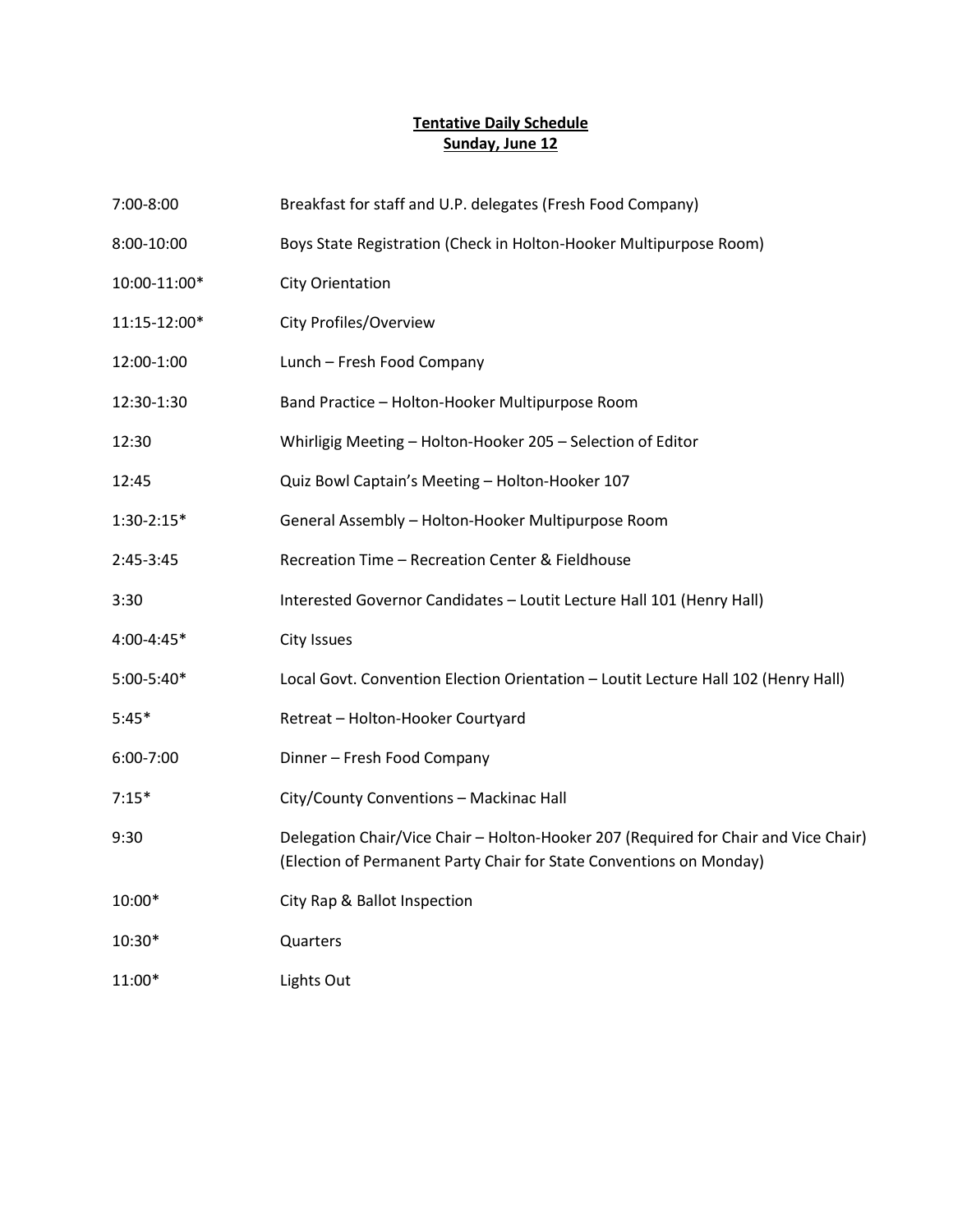#### **Tentative Daily Schedule Monday, June 13**

| 7:00                            | Reveille                                                                                                                  |  |
|---------------------------------|---------------------------------------------------------------------------------------------------------------------------|--|
| $7:15-8:15$                     | <b>Breakfast</b>                                                                                                          |  |
| $8:20*$                         | Morning Colors - Holton-Hooker Courtyard                                                                                  |  |
| 8:30                            | <b>City Pictures</b>                                                                                                      |  |
| 8:45-10:00*                     | City/County Campaigning and Voting - Holton-Hooker 205                                                                    |  |
| 10:00-10:30*                    | City Issues and Announcement of Mayors                                                                                    |  |
| 10:30-12:00                     | Recreation/Preparation for State Conventions - Recreation Center & Fieldhouse                                             |  |
| 10:30                           | Interested State Candidates - Loutit Lecture Hall 101                                                                     |  |
| 11:00-1:00                      | Elected Mayors Luncheon - Fresh Food Company Lower Level                                                                  |  |
| 12:00-1:00                      | Lunch                                                                                                                     |  |
| $1:10*$                         | City/County Meetings - Local Election Results                                                                             |  |
| $1:30*$                         | <b>County Convention Part 2</b>                                                                                           |  |
| $2:00*$                         | State Conventions Convene - (Nationalists - Loutit Lecture Hall 101, Federalists - Loutit<br>Lecture Hall 103) Henry Hall |  |
| 5:15                            | Band Warm Up for Retreat - Holton-Hooker Multipurpose Room                                                                |  |
| $5:45*$                         | Retreat - Holton-Hooker Courtyard                                                                                         |  |
| 6:00-7:00                       | Dinner - Fresh Food Company                                                                                               |  |
| $7:15*$                         | State Conventions Reconvene - Henry Hall                                                                                  |  |
| 10:00*                          | City Rap                                                                                                                  |  |
| 10:30*                          | Quarters                                                                                                                  |  |
| 11:00*                          | Lights Out                                                                                                                |  |
| *Denotes All Delegates Activity |                                                                                                                           |  |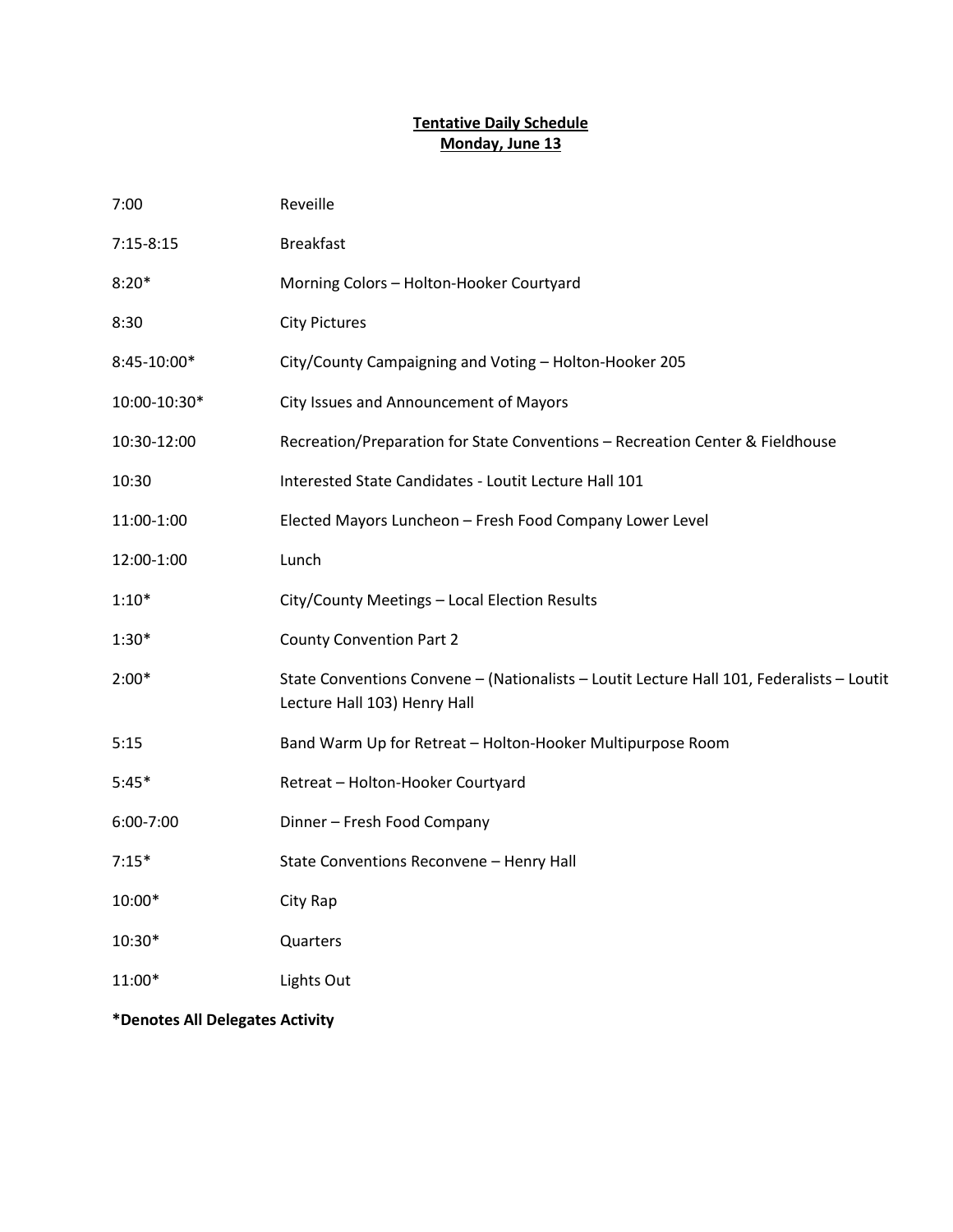# **Tentative Daily Schedule**

**Tuesday, June 14**

| 7:00          | Reveille                                                                                                                |
|---------------|-------------------------------------------------------------------------------------------------------------------------|
| $7:15 - 8:15$ | <b>Breakfast</b>                                                                                                        |
| $8:20*$       | <b>Morning Colors</b>                                                                                                   |
| $8:45*$       | General Assembly - Campaign Rally - Holton-Hooker Multipurpose Room                                                     |
| 10:00-11:00*  | Legislative Campaigning - Voting - Holton-Hooker 205                                                                    |
| 11:00-12:00   | Lunch                                                                                                                   |
| 11:45         | Litigators - Holton-Hooker 205                                                                                          |
| 11:30         | Band Practice - Holton-Hooker Multipurpose Room                                                                         |
| 11:30*        | Senator Gary Peters Virtual Session - Holton-Hooker Multipurpose Room                                                   |
| 12:30*        | General Assembly - Inauguration of State Officials - Holton-Hooker Multipurpose Room                                    |
|               | (Pictures to run-off elections to follow)                                                                               |
| $1:15 - 2:45$ | Recreation Time - Recreation Center & Fieldhouse                                                                        |
| 1:30          | Elected Governor and Secretary of State Orientation - Holton-Hooker 209                                                 |
| 2:00-3:00     | Judges' Orientation - Loutit Lecture Hall 101 - (Circuit, Appeals, Supreme)                                             |
| 2:45          | Interested Candidates for Governor's Appointments - Holton-Hooker Multipurpose                                          |
|               | Room (with Governor and Secretary of State)                                                                             |
| 3:00          | Attorneys' Orientation - Loutit Lecture Hall 101 - (Defense, City, Prosecuting, Litigators,<br><b>Attorney General)</b> |
| 3:30          | City Residents Orientation - Loutit Lecture Hall 102 (All city officials and non-elected)                               |
| 3:00          | Legislative Branch Orientation (Lt. Governor, Senate, House, Lobbyists) - Loutit Lecture Hall 103                       |
| 4:00          | Mayors/City Council/City Attorneys/Clerks Orientation - Holton-Hooker 205                                               |
| 4:15          | School Board Orientation - Holton-Hooker 107                                                                            |
| $5:15*$       | Retreat                                                                                                                 |
| 6:00-7:00     | Dinner                                                                                                                  |
| 6:30          | Police Chiefs, Fire Chiefs, and Sheriffs - Loutit 102                                                                   |
| 7:00-8:00     | City Officials/Residents/Lobbyists Orientation - Loutit Lecture Hall 102                                                |
|               | Legislative Branch Part II - Senate Holton Hooker 107, House of Reps. 207                                               |
| 7:00          | All Judges' and Attorneys' Orientation Part II - Loutit Lecture Hall 101 - (Circuit, Appeals,                           |
|               | Supreme, Defense, City, Prosecuting, Litigators, Attorney General)                                                      |
| 7:00          | Boys State Board of Trustees/State Board of Education Orientation - Holton-Hooker 209                                   |
|               | (Appointed by Governor)                                                                                                 |
| $8:15-9:30*$  | All Governments Functioning                                                                                             |
|               | State Government - Holton-Hooker 107 (Senate), 207 (House), 209 (Governor)                                              |
|               | Judicial Government - Mackinac Hall                                                                                     |
|               | Local Government - Holton-Hooker Lower Level                                                                            |
| 10:00         | City Rap*                                                                                                               |
| 10:30*        | Quarters                                                                                                                |
| 11:00*        | Lights Out                                                                                                              |
|               | *Denotes All Delegates Activity                                                                                         |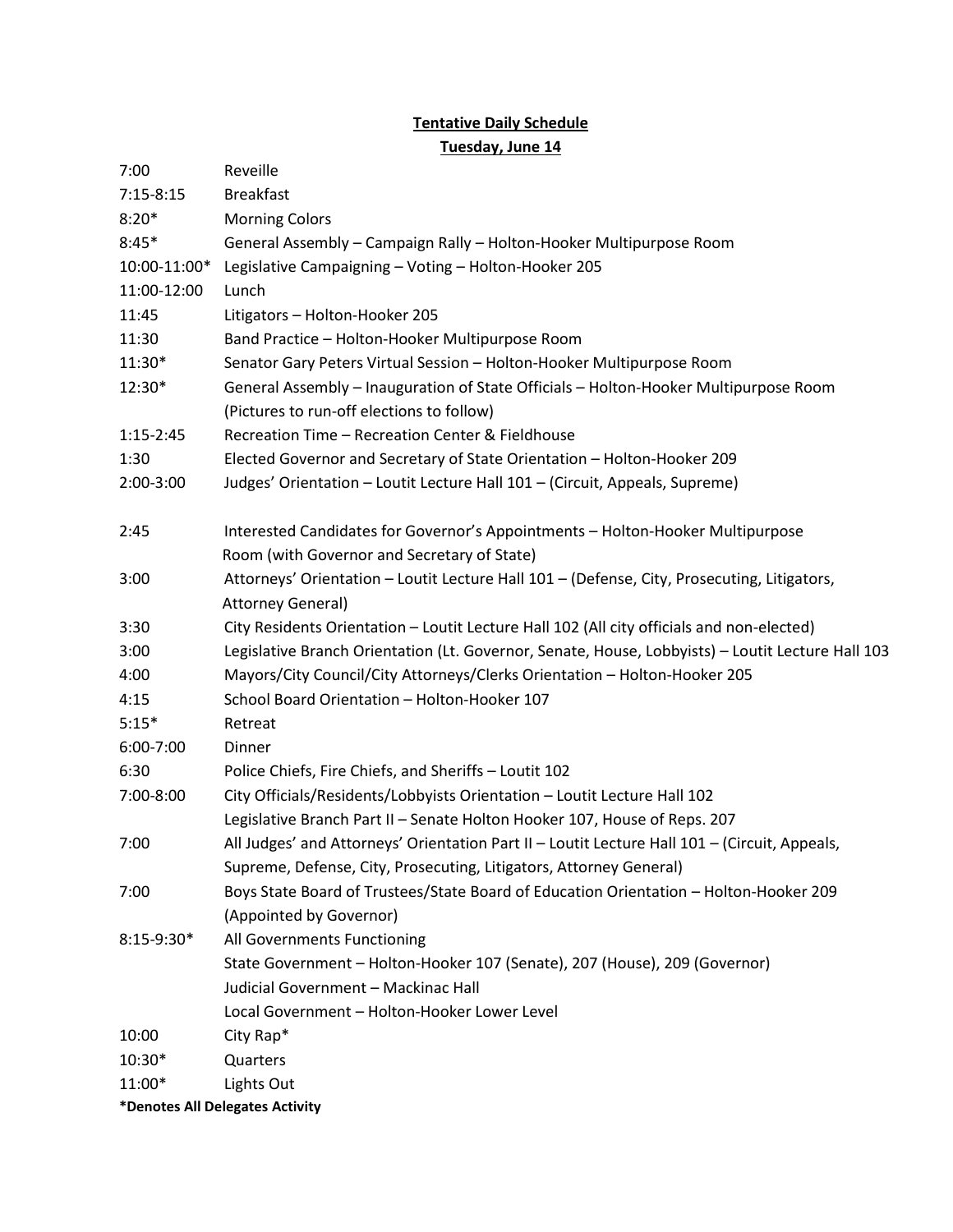# **Tentative Daily Schedule Wednesday, June 15**

| 7:00          | Reveille                                                                   |
|---------------|----------------------------------------------------------------------------|
| $7:15-8:15$   | <b>Breakfast</b>                                                           |
| $8:20*$       | <b>Morning Colors</b>                                                      |
| 8:30-9:15     | Band Practice - Holton-Hooker Multipurpose Room                            |
| $9:15-11:15*$ | All Governments Functioning                                                |
|               | State Government - Holton-Hooker 107 (Senate), 207 (House), 209 (Governor) |
|               | Judicial Government - Mackinac Hall                                        |
|               | Local Government - Holton-Hooker Lower Level                               |
| 11:30         | Mayors and City Council- Fresh Food Company Lounge (Lunch)                 |
| 11:30-12:30   | Lunch                                                                      |
| 12:30-2:00    | Recreation Time - Recreation Center & Fieldhouse                           |
| $2:15-5:00*$  | All Governments Functioning                                                |
| 4:30          | Governor's Press Conference - Holton-Hooker Multipurpose Room              |
| 5:15          | Band Warm Up for Retreat                                                   |
| $5:45*$       | Retreat                                                                    |
| 6:00-7:00     | Dinner                                                                     |
| 7:00-7:30     | Lobbyist/Legislator Reception - Holton-Hooker Multipurpose Room            |
| 7:00-9:00*    | All Governments Functioning                                                |
| 10:00*        | City Rap                                                                   |
| 10:30*        | Quarters                                                                   |
| 11:00*        | Lights Out                                                                 |
|               |                                                                            |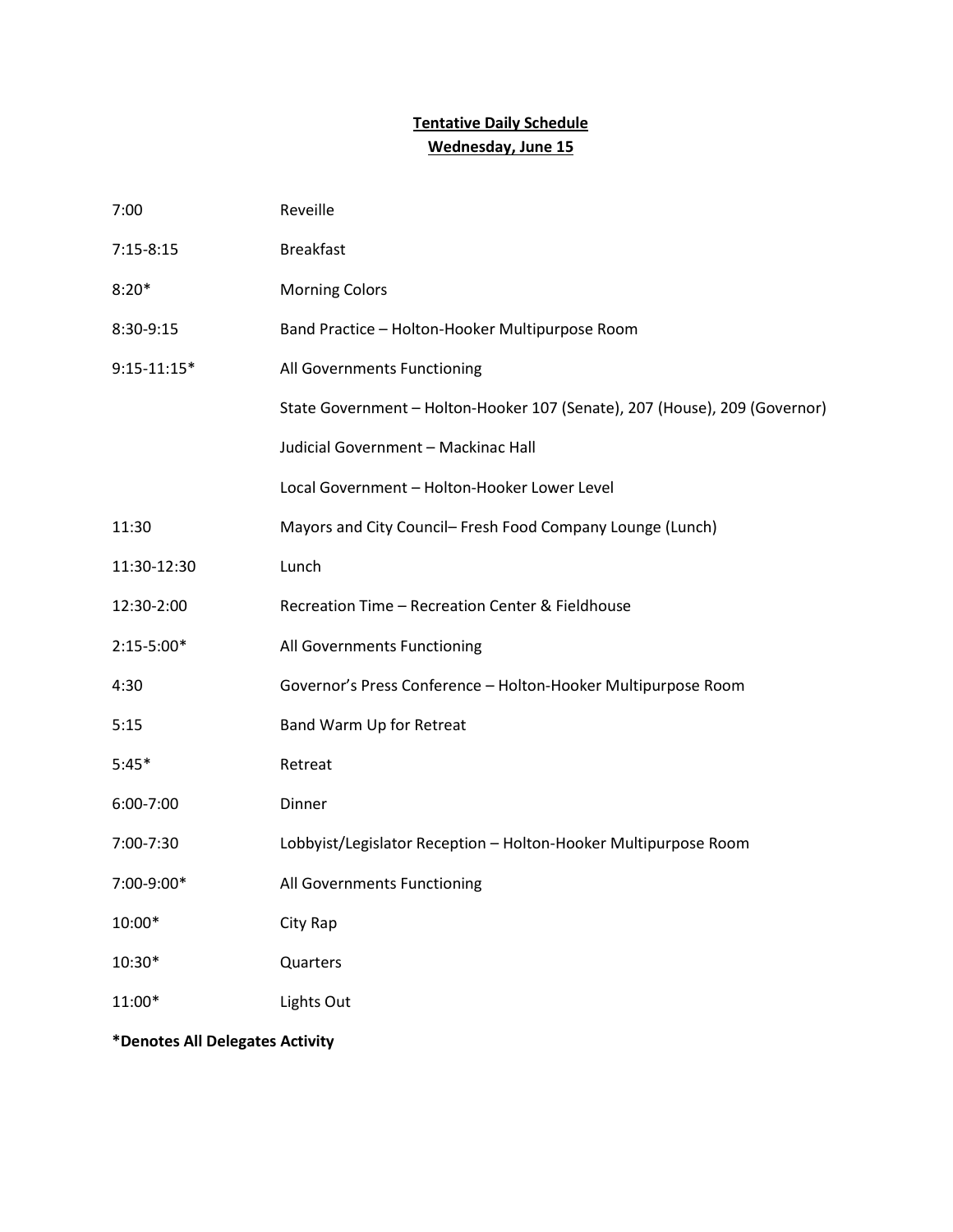#### **Tentative Daily Schedule Thursday, June 16**

| 7:00         | Reveille                                                                   |
|--------------|----------------------------------------------------------------------------|
| 7:00-8:15    | <b>Breakfast</b>                                                           |
| $8:20*$      | <b>Morning Colors</b>                                                      |
| 8:45-10:45*  | All Governments Functioning                                                |
| 11:00-12:00* | College & Military Opportunities Talk-Loutit Lecture Halls                 |
| 12:00-1:00   | Lunch                                                                      |
| 1:00-2:30    | Recreation Time - Recreation Center & Fieldhouse                           |
| 1:30-4:30    | All Judges at United States District Court in Grand Rapids, MI             |
| 2:45-5:00*   | All Governments Functioning                                                |
| 4:30         | Governor's Press Conference - Holton-Hooker Multipurpose Room              |
| 5:00         | Band Warm Up for Retreat - Holton-Hooker Multipurpose Room                 |
| $5:20*$      | Retreat                                                                    |
| 5:30-6:30    | Dinner                                                                     |
| $6:30-7:15*$ | Political Spectrum Night with Cities                                       |
| 7:30-8:30*   | General Assembly - Political Party Night - Holton-Hooker Multipurpose Room |
| 8:30-9:30*   | Political Party Break Out Sessions With Cities - HHLC Classrooms           |
| 10:00*       | City Rap                                                                   |
| 10:30*       | Quarters                                                                   |
| 11:00*       | Lights Out                                                                 |
|              |                                                                            |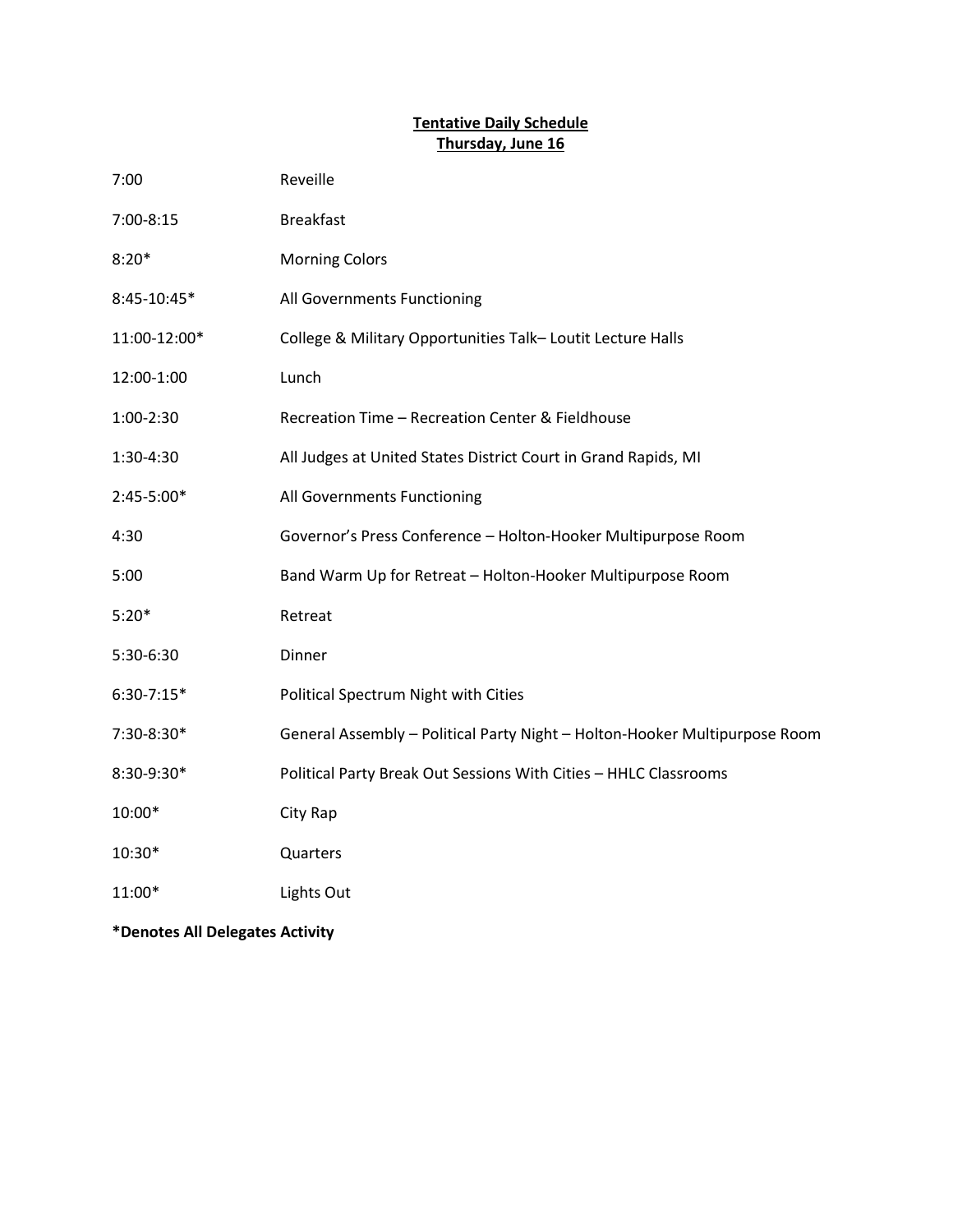#### **Tentative Daily Schedule Friday, June 17**

| 7:00        | Reveille                                                          |
|-------------|-------------------------------------------------------------------|
| 7:00-8:15   | <b>Breakfast</b>                                                  |
| 7:20        | Buses to Capitol in Lansing - Lot D1                              |
| $8:20*$     | <b>Morning Colors</b>                                             |
| 8:45-11:00* | All Governments Functioning                                       |
| 11:30-12:30 | Lunch                                                             |
| 12:45-2:30  | <b>Recreation Time</b>                                            |
| 2:45-5:00*  | All Governments Functioning                                       |
| 4:30        | Governor's Press Conference - Holton-Hooker Multipurpose Room     |
| 5:00        | Band Warm Up for Retreat - Holton-Hooker Multipurpose Room        |
| 5:00        | City/State Books to Legion Office - Holton-Hooker 109             |
| $5:45*$     | Retreat                                                           |
| 6:00-7:00   | Dinner                                                            |
| $7:30*$     | Boys State Olympics - Track & Field Stadium                       |
| 9:00        | <b>Future Counselors Meeting (immediately following Olympics)</b> |
| 10:00*      | City Rap                                                          |
| 10:30*      | Quarters                                                          |
| 11:00*      | Lights Out                                                        |
|             |                                                                   |